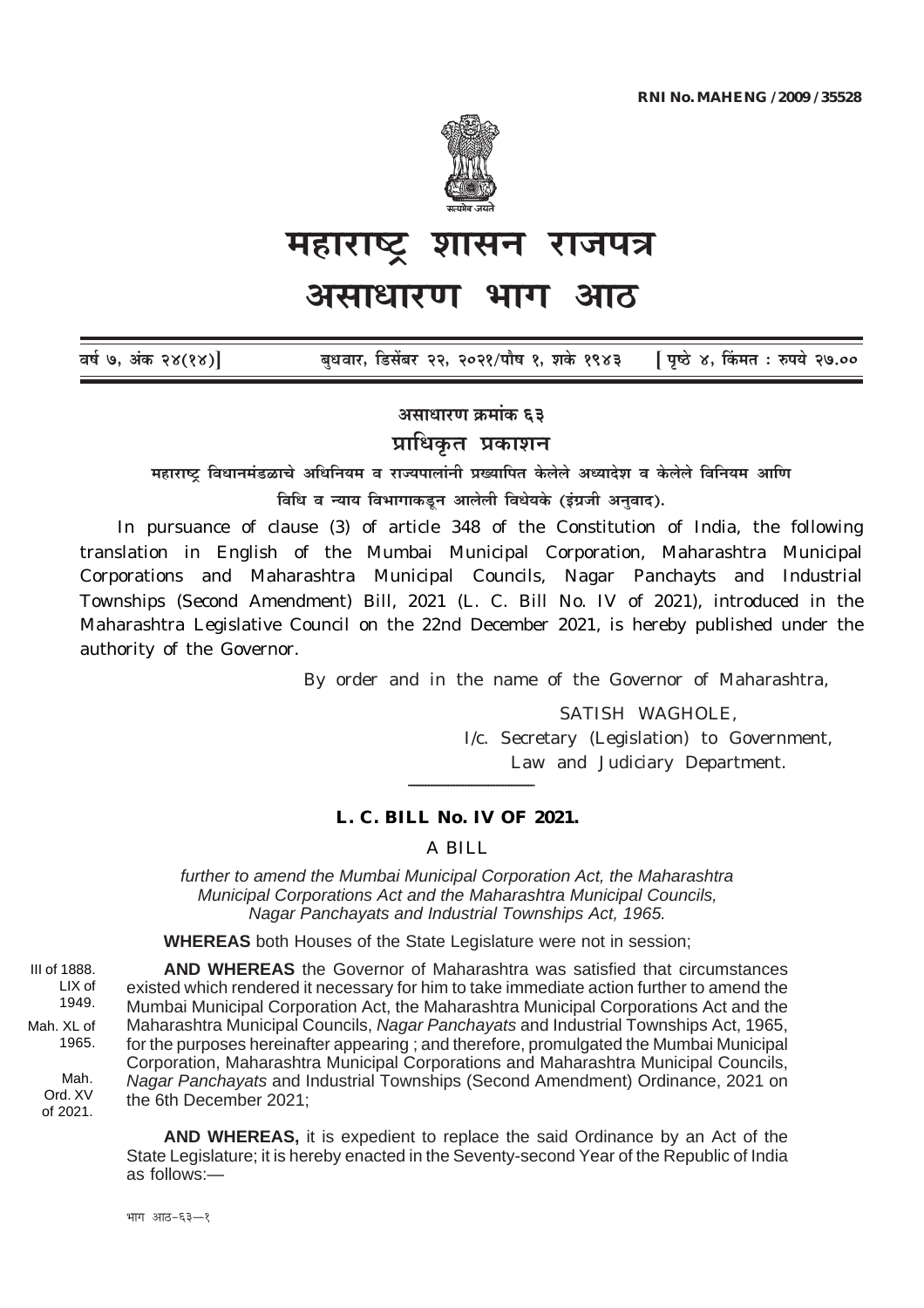### 2 **¨É½þÉ®úɹ]Åõ ¶ÉɺÉxÉ ®úÉVÉ{ÉjÉ +ºÉÉvÉÉ®úhÉ ¦ÉÉMÉ +É`öú, Êb÷ºÉå¤É®ú 22, 2021/{ÉÉè¹É 1, ¶ÉEäò 1943**

### CHAPTER I

### **PRELIMINARY**

**1.** *(1*) This Act may be called the Mumbai Municipal Corporation, Maharashtra commence- Municipal Corporations and Maharashtra Municipal Councils, Nagar Panchayats and Industrial Townships (Second Amendment) Act, 2021. Short title and ment.

*(2)* It shall be deemed to have come into force on the 6th December 2021.

## CHAPTER II

### AMENDMENTS TO THE MUMBAI MUNICIPAL CORPORATION ACT

Amendment of section 5B of III of 1888.

**2.** In section 5B of the Mumbai Municipal Corporation Act (hereinafter in this Chapter referred to as "the Mumbai Corporation Act"), in the first proviso, for the words, brackets, figures and letters " commencing on the date of commencement of the Mumbai Municipal Corporation, the Maharashtra Municipal Corporations and Maharashtra Municipal Councils, *Nagar Panchayats* and Industrial Townships (Amendment) Act, 2018 and ending on the 30th June 2019 " the words, brackets, figures and letters " commencing on the date of commencement of the Mumbai Municipal Corporation, Maharashtra Municipal Corporations and Maharashtra Municipal Councils, *Nagar Panchayats* and Industrial Townships (Second Amendment) Act, 2021 and ending on the 31st December 2022" shall be substituted. III of 1888. Mah. XXI of 2018. Mah. of 2021.

**3.** In section 37 of the Mumbai Corporation Act, in sub-section *(2A),* in the first proviso, for the words, brackets, figures and letters " commencing on the date of commencement of the Mumbai Municipal Corporation, the Maharashtra Municipal Corporations and Maharashtra Municipal Councils, *Nagar Panchayats* and Industrial Townships (Amendment) Act, 2018 and ending on the 30th June 2019" the words, brackets, figures and letters " commencing on the date of commencement of the Mumbai Municipal Corporation, Maharashtra Municipal Corporations and Maharashtra Municipal Councils, *Nagar Panchayats* and Industrial Townships (Second Amendment) Act, 2021 and ending on the 31st December 2022" shall be substituted. Amendment of section 37 of III of 1888.

### CHAPTER III

### AMENDMENTS TO THE MAHARASHTRA MUNICIPAL CORPORATIONS ACT

**4.** In section 5B of the Maharashtra Municipal Corporations Act (hereinafter in this of section Chapter referred to as "the Maharashtra Corporations Act"), in the first proviso, for the words, brackets, figures and letters "commencing on the date of commencement of the Mumbai Municipal Corporation, the Maharashtra Municipal Corporations and Maharashtra Municipal Councils, *Nagar Panchayats* and Industrial Townships (Amendment) Act, 2018 and ending on the 30th June 2019" the words, brackets, figures and letters "commencing on the date of commencement of the Mumbai Municipal Corporation, Maharashtra Municipal Corporations and Maharashtra Municipal Councils, *Nagar Panchayats* and Industrial Townships (Second Amendment) Act, 2021 and ending on the 31st December 2022" shall be substituted. Amendment 5B of LIX of 1949. LIX of 1949. Mah. XXI of 2018.

Amendment of LIX of

**5.** In section 19 of the Maharashtra Corporations Act, in sub-section *(1B),* in the of section 19 first proviso, for the words, brackets, figures and letters "commencing on the date of Lix of commencement of the Mumbai Municipal Corporation, the Maharashtra Municipal Mah. XXI<br>1949. Compressions and Maharashtra Municipal Councils, Marco Poncharate and Industrial of 2018. Corporations and Maharashtra Municipal Councils, *Nagar Panchayats* and Industrial Townships (Amendment) Act, 2018 and ending on the 30th June 2019" the words, brackets, figures and letters "commencing on the date of commencement of the Mumbai Municipal Corporation, Maharashtra Municipal Corporations and Maharashtra Municipal Councils, *Nagar Panchayats* and Industrial Townships (Second Amendment) Act, 2021 and ending on the 31st December 2022" shall be substituted.

Mah. XXI of 2018.

Mah. of 2021.

Mah.

of 2021.

of 2018.

Mah. of 2021.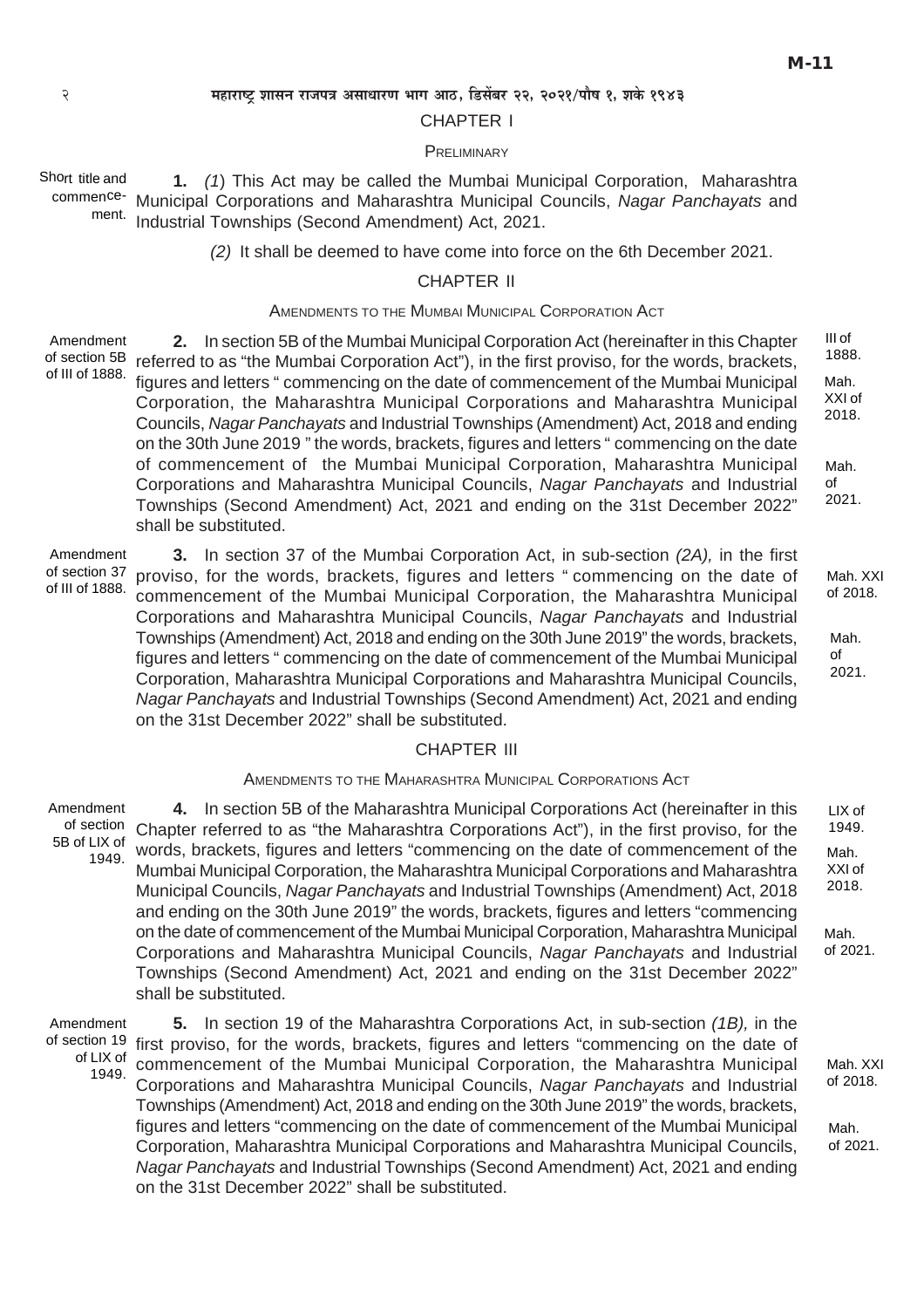### महाराष्ट्र शासन राजपत्र असाधारण भाग आठ, डिसेंबर २२, २०२१/पौष १, शके १९४३

### **CHAPTER IV**

## AMENDMENTS TO THE MUMBAI MUNICIPAL COUNCILS, NAGAR PANCHAYATS AND INDUSTRIAL TOWNSHIPS ACT, 1965.

Mah. XL 6. In section 9A of the Maharashtra Municipal Councils, Nagar Panchavats and Amendment of 1965. Industrial Townships Act, 1965 (hereinafter in this Chapter referred to as "the Municipal of section 9A Councils Act"), in the first proviso, for the words, brackets, figures and letters "commencing" of Mah. XL on the date of commencement of the Mumbai Municipal Corporation, the Maharashtra Mah XXI of 2018. Municipal Corporations and Maharashtra Municipal Councils, Nagar Panchavats and Industrial Townships (Amendment) Act, 2018 and ending on the 30th June 2019" the Mah. words, brackets, figures and letters "commencing on the date of commencement of the of 2021. Mumbai Municipal Corporation, Maharashtra Municipal Corporations and Maharashtra Municipal Councils, Nagar Panchayats and Industrial Townships (Second Amendment) Act, 2021 and ending on the 31st December 2022" shall be substituted.

7. In section 51-1B of the Municipal Councils Act, in the first proviso, for the words, Amendment brackets, figures and letters "commencing on the date of commencement of the Mumbai of section Mah XXI Municipal Corporation, Maharashtra Municipal Corporations and the Maharashtra 51-1B of<br>Municipal Councils, Nagar Panchayats and Industrial Townships (Amendment) Act, 2018 Mah. XL of of 2018. and ending on the 30th June 2019" the words, brackets, figures and letters "commencing on the date of commencement of the Mumbai Municipal Corporation, Maharashtra Municipal Mah of 2021 Corporations and Maharashtra Municipal Councils, Nagar Panchavats and Industrial Townships (Second Amendment) Act, 2021 and ending on the 31st December 2022" shall be substituted.

### CHAPTER V

#### **MISCELLANEOUS**

Mah Ord 8. (1) The Mumbai Municipal Corporation, Maharashtra Municipal Corporations Repeal of  $XV$  of and Maharashtra Municipal Councils, Nagar Panchayats and Industrial Townships (Second Mah. Ord.  $2021.$ Amendment) Ordinance, 2021, is hereby repealed.

III of 1888.  $IIX$  of 1949 Mah. XL of 1965.

(2) Notwithstanding such repeal, anything done or any action taken (including any notification or order issued) under the corresponding provisions of the Mumbai Municipal Corporation Act, the Maharashtra Municipal Corporations Act and the Maharashtra Municipal Councils, Nagar Panchayats and Industrial Townships Act, 1965, as amended by the said Ordinance, shall be deemed to have been done, taken or, as the case may be, issued under the corresponding provisions of the relevant Acts, as amended by this Act.

XV of 2021 and saving.

 $\overline{\mathbf{z}}$